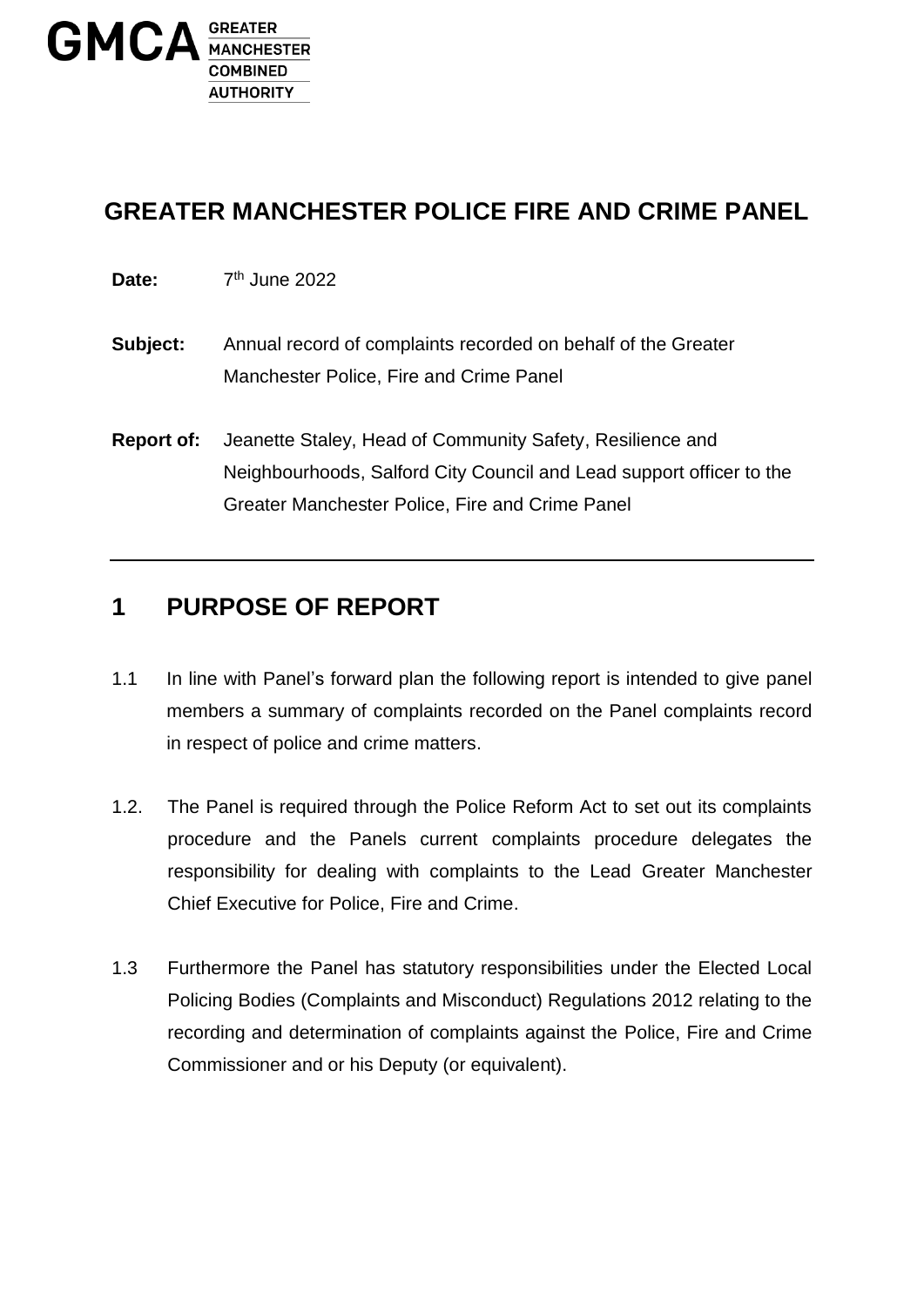1.4 The current Panel complaints procedure states it will produce an annual report of complaints for consideration by the Greater Manchester Police, Fire and Crime Panel.

#### **2.0 COMPLAINTS**

- 2.1 Between the 1<sup>st</sup> of April 2021 and the  $31<sup>st</sup>$  of March 2022, 9 complaints were addressed to the Panel and all 9 were concerning the Greater Manchester Deputy Mayor in respect of police and crime issues.
- 2.2 All 9 of these complaints concerned the outcome of statutory police complaint reviews under Schedule 3 of the Police Reform Act 2002. A statutory police complaint is one where a member of the public has made a complaint against the police, they will receive a letter explaining the outcome and their right to ask for a review of that complaint. That letter will state who the Relevant Review Body is and how they can be contacted. If the Relevant Review Body is the Local Policing Body then that request will be dealt with by the GMCA Complaints Review Team, which is independent of Greater Manchester Police. This function falls within the GMCA Police and Crime Team and is delegated to the Deputy Mayor.
- 2.3 Members will recall receiving a report in January 2022 regarding these types of complaints, where the report highlighted that under the statutory obligations the only right of appeal in relation to these types of complaints was via a judicial review and therefore the Greater Manchester Police, Fire and Crime Panel had no jurisdiction in this regard. The Panel at this time approved amendments to its complaint procedure to make this clear.
- 2.4 Due to the above position all 9 complainants were contacted and advised that the panel had no jurisdiction to act in this regard and were advised to progress to a judicial review if they remain dissatisfied.